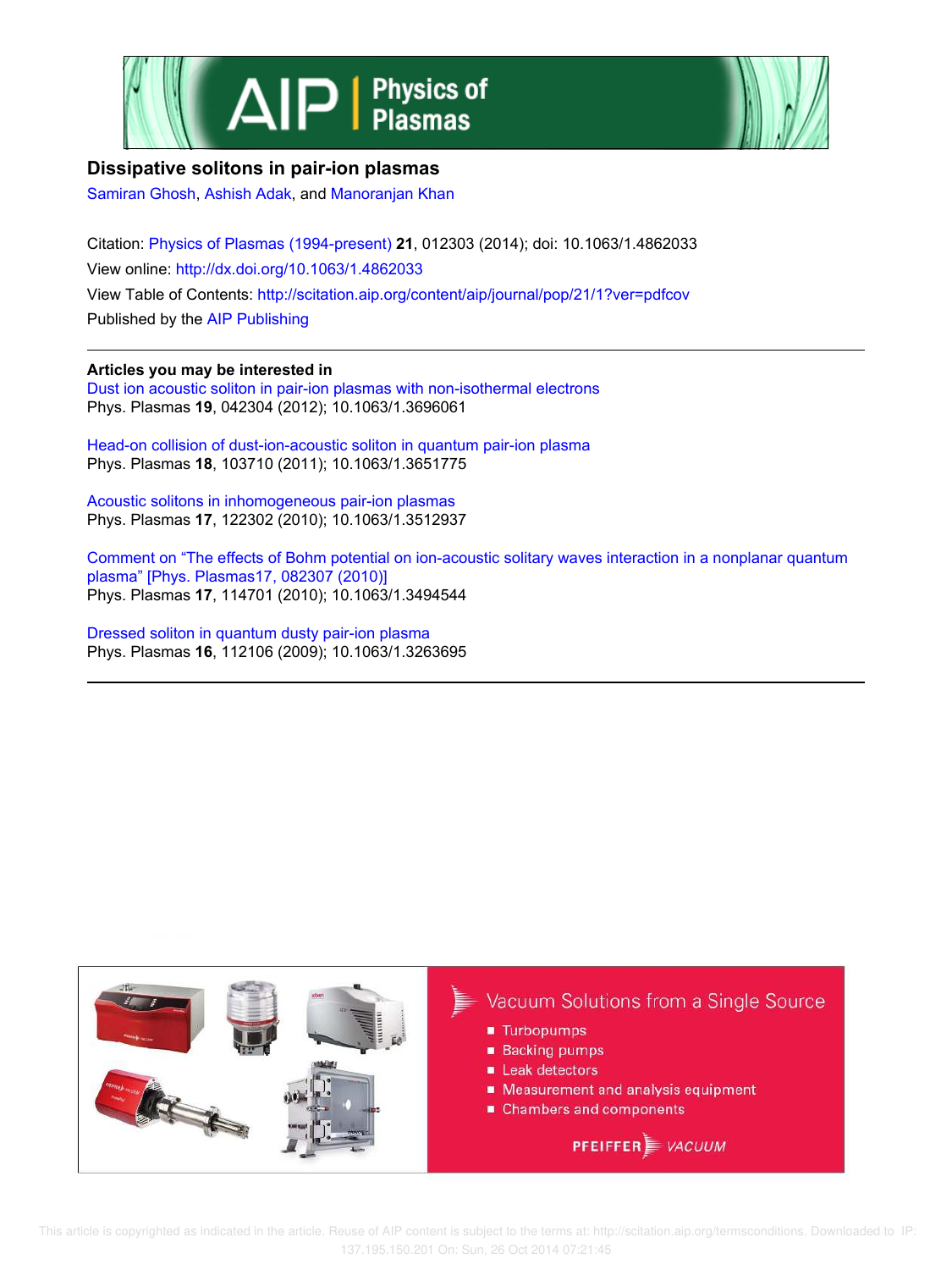

# Dissipative solitons in pair-ion plasmas

Samiran Ghosh,<sup>1,a)</sup> Ashish Adak,<sup>2,b)</sup> and Manoranjan Khan<sup>2,c)</sup> <sup>1</sup>Department of Applied Mathematics, University of Calcutta, 92, Acharya Prafulla Chandra Road, Kolkata 700 009, India  $2$ Department of Instrumentation Science, Jadavpur University, Kolkata 700 032, India

(Received 29 October 2013; accepted 26 December 2013; published online 21 January 2014)

The effects of ion-neutral collisions on the dynamics of the nonlinear ion acoustic wave in pair-ion plasma are investigated. The standard perturbative approach leads to a Korteweg-de Vries equation with a linear damping term for the dynamics of the finite amplitude wave. The ion-neutral collision induced dissipation is responsible for the linear damping. The analytical solution and numerical simulation reveal that the nonlinear wave propagates in the form of a weakly dissipative compressive solitons. Furthermore, the width of the soliton is proportional to the amplitude of the wave for fixed soliton velocity. Results are discussed in the context of the fullerene pair-ion plasma experiment. © 2014 AIP Publishing LLC. [http://dx.doi.org/10.1063/1.4862033]

### I. INTRODUCTION

Ordinary plasmas consisting of electrons and ions are space-time asymmetric due to the wide mass differences between electrons and ions. These mass differences give rise to different time scales, which can be used to study the long and short wavelength collective phenomena in electron-ion plasma. On the contrary, such scales collapse in pair plasmas consisting of only positive and negative charged particles of equal masses. This makes the pair plasma space-time symmetric. The symmetric pair plasma consisting of electrons and positrons has been produced experimentally. $1-5$ Different collective phenomena (linear and nonlinear) in such electron-positron pair plasmas have also been investigated theoretically. $6-13$  Pair plasmas consisting of electrons and positrons are found to exist in inertial confinement fusion reactor using ultraintense lasers<sup>4</sup> and astrophysical environment (pulsar magnetospheres, early universe, active galaxy nuclei, etc.).<sup>14,15</sup>

Recently, Oohara and Hatakeyama<sup>16</sup> have developed a novel method for generating a symmetric pair plasma consisting of only positive and negative ions with an equal mass by using positive and negative fullerene ions  $(C_{60}^+, C_{60}^-)$  as the ion source. Three types of electrostatic collective modes parallel to external magnetic field are observed in pair-ion plasma experiment.<sup>17–19</sup> These three collective modes are the low-frequency ion acoustic wave (IAW), high-frequency ion plasma wave (IPW), and the intermediate-frequency wave (IFW). Later, the IFW is identified as the incompressible (surface) ion wave in pairion plasma.<sup>20</sup> Such pair-ion plasma is expected to be useful for nanotechnology as well as for the synthesis of dimers directly from carbon allotropes.

Some theoretical works have already been done, which concern the elementary properties, linear and nonlinear collective modes in pair-ion plasma. $2^{1-28}$  All these investigations

1070-664X/2014/21(1)/012303/6/\$30.00 21, 012303-1 201303-1 21, 2014 AIP Publishing LLC

are in collisionless limit. However, in fullerene pair-ion plasma, the negative  $C_{60}^-$  ions collide with the positive  $C_{60}^+$ ions and/or neutral fullerenes yielding the collisional product as dimer  $C_{121}$ , which are useful in nanotechnology and fusion plasmas.29,30 Thus, the collisions also play an important role in the collective processes in such pair-ion plasma.

Our aim, here, is to investigate the weakly nonlinear localized structures of IAWs in one-spatial dimension in pair-ion plasma in presence of ion-neutral collisions. We employ the well-known reductive perturbation theory (RPT) to study the nonlinear dynamics of the wave. The plasma is consisting of only two species of ions (positive and negative) and, therefore, we consider the two-fluid collisional plasma model. Using the RPT, we derive a Korteweg de Vries (KdV) equation with a linear damping term that arises due to the ion-neutral collision. This damped KdV equation is analyzed by both analytically and numerically. Both positive and negative potential ion acoustic solitons, whose width is proportional to the amplitude for fixed soliton velocity, are found to exist. These properties distinguish the ion acoustic soliton in pair-ion plasma from those found in a conventional electron-ion plasma. However, in both the cases, the solitons are compressive in nature. The weak ion-neutral collisional effect makes these solitons weakly dissipative.

This paper is organized as follows: In Sec. II, we demonstrate the complete set of two-fluid equations to describe the model. We derive the damped KdV equation using RPT in Sec. III. The effect of ion-neutral collision on ion acoustic solitary wave and an approximate analytical solution of the damped KdV equation are derived in Sec. IV. The results of numerical simulation are provided in Sec. V. Finally, we conclude our results in Sec. VI.

#### II. PHYSICAL ASSUMPTIONS AND BASIC EQUATIONS

We consider a homogeneous unbounded pair-ion plasma (without electrons) consisting of fullerene positive and negative ions ( $C_{60}^{+}$  and  $C_{60}^{-}$ ) in absence of magnetic field. The masses of these ions (positive and negative) are equal because they are generated by the same source (fullerene ion

a)E-mail: sran\_g@yahoo.com

b)E-mail: ashish\_adak@yahoo.com

c)E-mail: mkhan.ju@gmail.com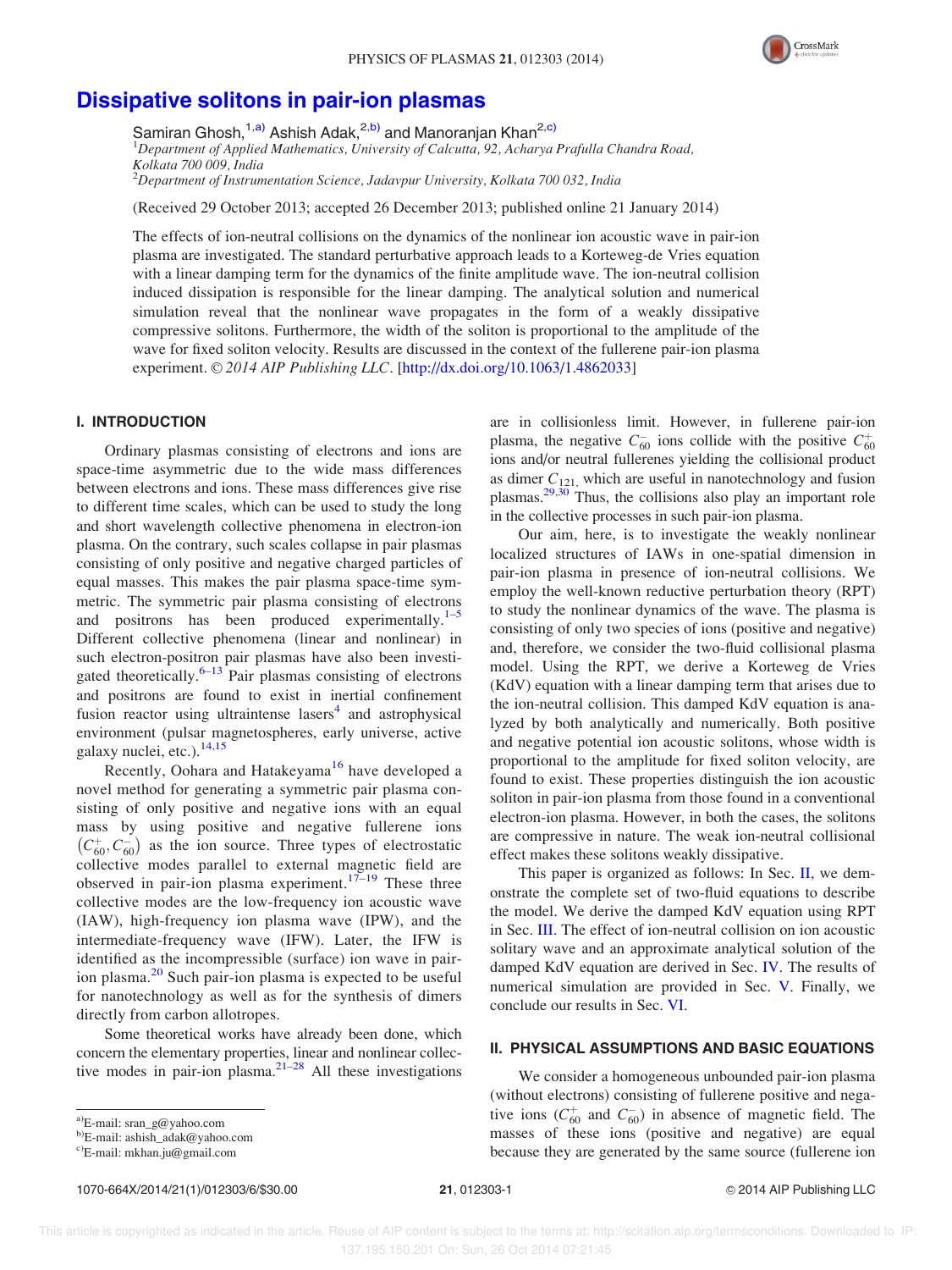source), but their temperatures are slightly different [range of  $(0.3 - 0.5)$ eV] due to the different charging processes of both the positive and negative fullerene ions.<sup>16–19</sup> Therefore, according to the experimental observation, we consider the pair-ion plasma with equal mass  $m_+ = m_- = m$ (say) (where  $m<sub>±</sub>$  is the positive (negative) ion mass), but slightly different in temperature  $T_+ \neq T_-$  (where  $T_{\pm}$  is the positive (negative) ion temperature). Moreover, these ions collide with neutral fullerenes that produce the dimer  $C_{121}$ .<sup>29,30</sup> Therefore, we also consider the effects of the ion-neutral collisions on nonlinear collective phenomena in pair-ion plasma.

The plasma is overall quasi-neutral and we assume that the ions are singly charged so that  $n_{+0} = n_{-0} = n_0$  (say), where  $n_{\pm0}$  is the equilibrium number density of positive (negative) ions. Before going to the details of the basic two-fluid equations, we introduce a new temperature variable  $T = (T_+ + T_-)/2$ . The pressure of both the ions is assumed to be adiabatic, i.e.,  $p_{\pm} = C n_{\pm}^{\gamma}$ , where C is a constant,  $\gamma$  is the adiabatic index, and  $\gamma = 3$  for one-dimension. Then, the characteristic length scale and the frequency of this pair-ion plasma are, respectively, the plasma Debye length  $\lambda_D = (\epsilon_0 \gamma T/n_0 e^2)^{1/2}$  and plasma frequency  $\omega_p = (n_0 e^2/\epsilon_0 m)^{1/2}$ , where  $\epsilon_0$  is the permittivity of the free space. This defines the acoustic speed  $C_s(=\omega_p\lambda_p)$  $= (\gamma T/m)^{1/2}$ . The pair-ion moves with the fluid velocity  $u_{\pm}$ and they collide with the neutral atom with frequency  $\nu_n^{\pm}$  $\frac{1}{n}$ . Here, we focus only on the nonlinear collective behavior of IAWs in pair-ion plasma in presence of ion-neutral collisions. To incorporate the effects of collisions, we assume that the ion-neutral collision frequency is much smaller than the plasma frequency, i.e.,  $\nu_n^{\pm} \ll \omega_p$ .

The one-dimensional normalized collisional two-fluid equations for a pair-ion plasma in absence of magnetic field are as follows:

$$
\frac{\partial n_{\pm}}{\partial t} + \frac{\partial}{\partial x}(n_{\pm}u_{\pm}) = 0, \tag{1}
$$

$$
\frac{\partial u_{\pm}}{\partial t} + u_{\pm} \frac{\partial u_{\pm}}{\partial x} = \mp \frac{\partial \phi}{\partial x} - \sigma_{\pm} n_{\pm} \frac{\partial n_{\pm}}{\partial x} - \tilde{\nu}_{n}^{\pm} u_{\pm}, \qquad (2)
$$

and

$$
\frac{\partial^2 \phi}{\partial x^2} = n_- - n_+.\tag{3}
$$

In writing the above equations, the time and space scales are normalized in units of  $\omega_p^{-1}$  and  $\lambda_D$ . The fluid velocity and electrostatic potential are normalized in units of  $C_l$  and  $e/T$ . The number density and collisional frequency are normalized, respectively, in units of  $n_0$  and plasma frequency  $\omega_p$ . The other physical parameter  $\sigma_{\pm} = T_{\pm}/T$ .

#### III. NONLINEAR WAVE EQUATIONS

To study the nonlinear propagation characteristic of IAWs in pair-ion plasmas, we employ the reductive perturbation technique and introduce the following stretched coordinates:

where  $M$  determines the (normalized) phase velocity of the linear wave and  $\epsilon$  characterizes the strength of the nonlinearity. The physical variables  $n_{\pm}$ ,  $u_{\pm}$  and  $\phi$  are expanded in the power series of  $\epsilon$  as

$$
\begin{pmatrix} n_{\pm} \\ u_{\pm} \\ \phi \end{pmatrix} = \begin{pmatrix} 1 \\ 0 \\ 0 \end{pmatrix} + \epsilon \begin{pmatrix} n_{\pm}^{(1)} \\ u_{\pm}^{(1)} \\ \phi^{(1)} \end{pmatrix} + \epsilon^2 \begin{pmatrix} n_{\pm}^{(2)} \\ u_{\pm}^{(2)} \\ \phi^{(2)} \end{pmatrix} + \cdots (5)
$$

To include the collisional effect and also for the consistent perturbation, we consider the following scaling:

$$
\tilde{\nu}_n^{\pm} \equiv \frac{\nu_n^{\pm}}{\omega_p} = \nu_{\pm} \epsilon^{\frac{3}{2}},\tag{6}
$$

which is compatible with the assumption that the ion-neutral collision frequency is low compared to the ion plasma frequency.

Now, substituting the stretching coordinate (4), perturbation expansion  $(5)$ , and the scaling  $(6)$  into the two-fluid system [Eqs.  $(1)$ – $(3)$ ], we obtain the following relations in the lowest powers of  $\epsilon$ :

$$
u_{\pm}^{(1)} - Mn_{\pm}^{(1)} = 0,
$$
  
-
$$
Mu_{\pm}^{(1)} \pm \phi^{(1)} + \sigma_{\pm} n_{\pm}^{(1)} = 0,
$$
  

$$
n_{+}^{(1)} - n_{-}^{(1)} = 0,
$$
 (7)

This system of equations self-consistently determines the phase velocity of the linear wave

$$
M^2 = \left(\frac{\sigma_- + \sigma_+}{2}\right) = 1. \tag{8}
$$

According to the definition of  $\sigma_{\pm}$  and T. It is to be noted that from Eq. (8), we readily recover the dispersion relation (in dimensional form) of IAW in pair-ion plasma:  $17-19 \omega^2 = C_s^2 k^2$ , where  $C_s = (\gamma T/m)^{1/2}$  (for one-dimension  $\gamma = 3$ ).

The next highest power of  $\epsilon$  yields the following second order equations (with  $M = 1$ ):

$$
-\frac{\partial n_{\pm}^{(2)}}{\partial \xi} + \frac{\partial u_{\pm}^{(2)}}{\partial \xi} = \mp \frac{1}{(1 - \sigma_{\pm})} \frac{\partial \phi^{(1)}}{\partial \tau} - \frac{1}{(1 - \sigma_{\pm})^2} \frac{\partial \phi^{(1)}(2)}{\partial \xi},
$$
(9)

$$
-\frac{\partial u_{\pm}^{(2)}}{\partial \xi} \pm \frac{\partial \phi^{(2)}}{\partial \xi} + \sigma_{\pm} \frac{\partial n_{\pm}^{(2)}}{\partial \xi} = \mp \left[ \frac{1}{(1 - \sigma_{\pm})} \frac{\partial \phi^{(1)}}{\partial \tau} + \frac{(1 + \sigma_{\pm})}{2(1 - \sigma_{\pm})^2} \frac{\partial \phi^{(1)2}}{\partial \xi} + \frac{\nu_{\pm} \phi^{(1)}}{(1 - \sigma_{\pm})} \right],
$$
(10)

$$
\frac{\partial^2 \phi^{(1)}}{\partial \xi^2} = n_-^{(2)} - n_+^{(2)}.
$$
 (11)

 This article is copyrighted as indicated in the article. Reuse of AIP content is subject to the terms at: http://scitation.aip.org/termsconditions. Downloaded to IP: 137.195.150.201 On: Sun, 26 Oct 2014 07:21:45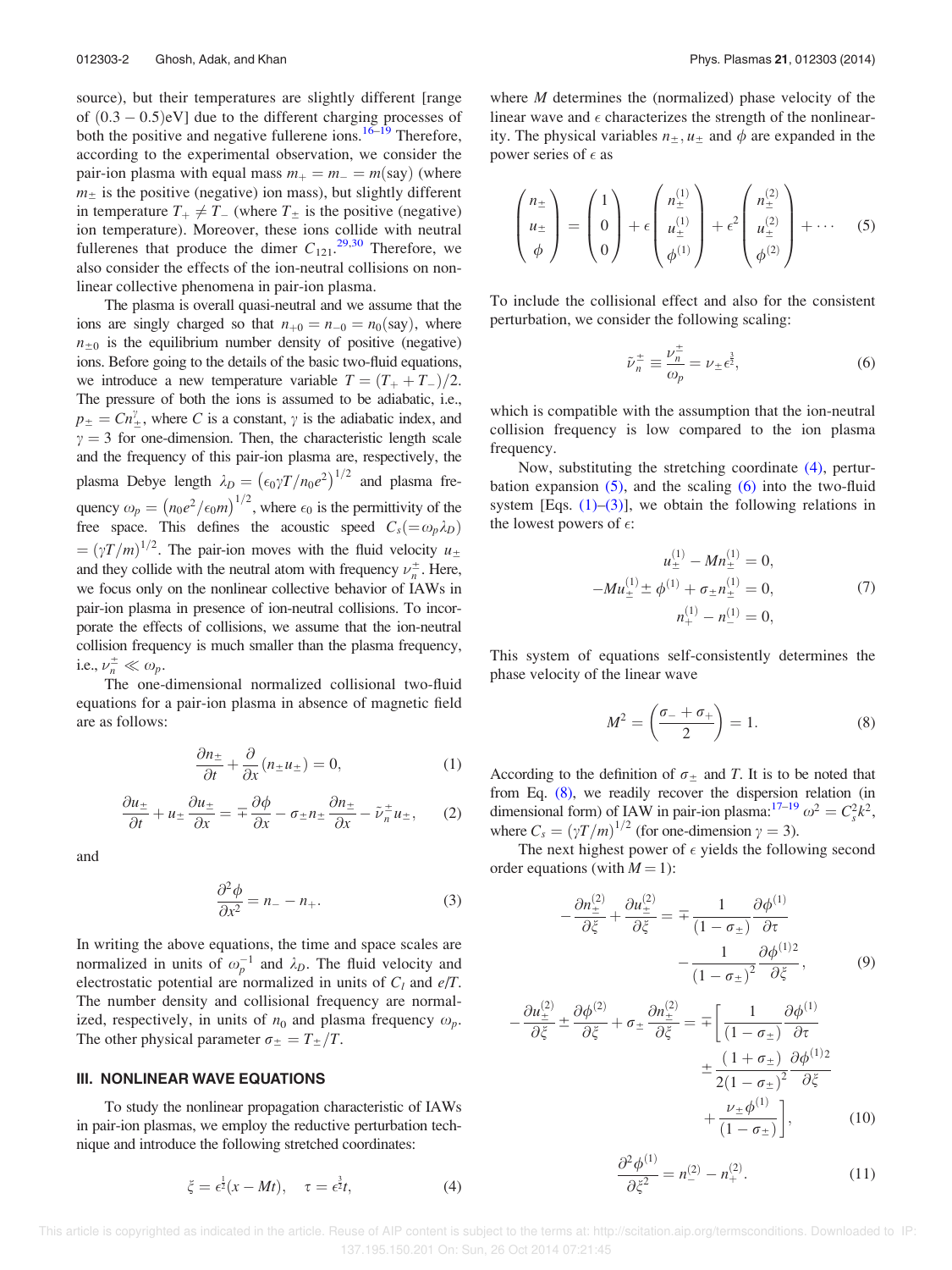Finally, eliminating  $n_{\pm}^{(2)}$ ,  $u_{\pm}^{(2)}$ , and  $\phi^{(2)}$  from Eqs. (9)–(11), we obtain the following Korteweg -de Vries (KdV) equation with a linear damping term with  $[\phi^{(1)} = \psi]$ :

$$
\frac{\partial \psi}{\partial \tau} + \alpha \psi \frac{\partial \psi}{\partial \xi} + \beta \frac{\partial^3 \psi}{\partial \xi^3} + \nu \psi = 0, \qquad (12)
$$

where  $\alpha$ ,  $\beta$ , and  $\nu$  are as follows:

$$
\alpha = \frac{4}{(1 - \sigma_+)} = 4\left(\frac{T_- + T_+}{T_- - T_+}\right),\tag{13}
$$

$$
\beta = \frac{(1 - \sigma_{+})^2}{2} = \frac{1}{2} \left( \frac{T_{-} - T_{+}}{T_{-} + T_{+}} \right)^2, \tag{14}
$$

and

$$
\nu = \frac{(\nu_+ + \nu_-)}{2}.
$$
 (15)

It is clear from the expression (13) [coefficient of nonlinearity] that  $\alpha$  changes its sign according as

$$
\begin{aligned}\n\alpha > 0 \quad \text{if} \quad T_- > T_+ \\
\alpha < 0 \quad \text{if} \quad T_- < T_+, \n\end{aligned} \tag{16}
$$

i.e., depending on the temperature ratio of pair-ions. However, the coefficient of dispersion  $\beta \propto \alpha^{-2}$  is always positive. It is clear from the expression (15) that the linear damping term  $\nu$  is arising due to the (both positive and negative) ion-neutral collisions.

### IV. ANALYTICAL SOLUTION: DISSIPATIVE SOLITONS

In the absence of the ion-neutral collision, i.e., for  $\nu = 0$ , we recover the usual KdV equation for IAW in pairion plasma. This KdV equation (Eq.  $(12)$  with  $\nu = 0$ ) represents a completely integrable Hamiltonian system, which has an infinite set of conservation laws.<sup>31,32</sup> Let us consider the following energy conservation equation of the KdV equation (Eq. (12) with  $\nu = 0$ ) by  $\psi(\xi, \tau)$  subject to the solitary wave boundary conditions  $\psi(\xi, \tau)$ ,  $\partial_{\xi} \psi(\xi, \tau)$  and  $\partial_{\xi}^2 \psi(\xi, \tau)$  ( $\partial_{\xi}$  partial derivative with respect to  $\xi$ ) all  $\rightarrow 0$  as  $|\xi| \rightarrow \infty$ 

$$
\frac{\partial \mathcal{E}}{\partial \tau} = 0, \quad \text{where } \mathcal{E} = \int_{-\infty}^{\infty} \psi^2(\xi, \tau) d\xi \tag{17}
$$

is the soliton energy. Thus, in absence of damping  $(\nu = 0)$ , the energy  $\mathcal E$  is conserved and the KdV equation possesses the single soliton solution

$$
\psi(\xi,\tau) = \Psi \ \text{sech}^2 \sqrt{\frac{\alpha \Psi}{12\beta}} \left(\xi - \frac{\alpha \Psi \tau}{3}\right),\tag{18}
$$

where  $\Psi = 3U/\alpha$  is the soliton amplitude, U is the soliton velocity, and  $L = (\alpha \Psi/(12\beta))^{-1/2}$  is the spatial width of the soliton. Thus, with the soliton amplitude, the soliton velocity increases, but the spatial width decreases so that amplitude  $\times$ width<sup>2</sup> = 12 $\beta/|\alpha|$  = constant(for fixed plasma parameters), the well known property of the KdV soliton. This well known KdV soliton property provides the following relation for spatial width (of KdV soliton in pair-ion plasma):

$$
L^2 = \frac{12\beta}{\alpha \Psi} = \frac{32}{9U^3} \Psi^2,
$$

where  $\beta = 8\alpha^{-2}$  and  $\alpha = 3U/\Psi$ . Thus, for fixed soliton velocity  $U$ , the width of the soliton  $L$  is proportional to the amplitude W, which is an interesting difference from the ion acoustic solitons in conventional electron-ion plasma.

However, in presence of damping ( $\nu \neq 0$ ), Eq. (12) is not a completely integrable Hamiltonian system and, in this case, the above energy Eq. (17) becomes

$$
\frac{\partial \varepsilon}{\partial \tau} = -2\nu\varepsilon. \tag{19}
$$

This indicates that the damped KdV Eq. (12) is not exactly analytically solvable. However, for weak dissipation (damping due to ion-neutral collisions), we can obtain an approximate analytical solution of Eq. (12) by the soliton perturbation analysis<sup>33,34</sup> with  $\nu (\ll 1)$  as the perturbed parameter. For this purpose, we assume the slow time dependent form of the soliton parameter  $\Psi = \Psi(\tau)$ . Then, the leading order one-soliton solution of Eq.  $(12)$  in this perturbation analysis<sup>33,34</sup> becomes

$$
\psi(\xi,\tau) = \Psi(\tau)\mathrm{sech}^2\sqrt{\frac{\alpha\Psi(\tau)}{12\beta}}\bigg(\xi - \frac{\alpha}{3}\int_0^\tau \Psi(\overline{\tau})d\overline{\tau}\bigg),\qquad(20)
$$

where  $(\alpha/3) \frac{d}{d\tau} \int_0^{\tau} \Psi(\tau)$  is the soliton velocity. To explain the effects of disturbance (here damping) on the initial soliton (leading order), the judicial choice is the use of conservation laws. $35$  Accordingly,  $33,34$  we apply the energy conservation Eq. (22). Finally, substitution of (20) in (19), yields the following expressions for soliton energy and amplitude

$$
\mathcal{E} = \mathcal{E}(0) \exp(-2\nu\tau), \text{ and}
$$

$$
\Psi(\tau) = \Psi(0) \exp\left(-\frac{4\nu}{3}\tau\right), \tag{21}
$$

where  $\mathcal{E}(0)$  and  $\Psi(0)$  are the initial soliton energy and amplitude. The soliton velocity and width are given, respectively

$$
U = \frac{\alpha \Psi(0)}{3} \exp\left(-\frac{4\nu}{3}\tau\right), \text{ and}
$$

$$
L = \sqrt{\frac{12\beta}{\alpha \Psi(0)}} \exp\left(\frac{2\nu}{3}\tau\right).
$$
 (22)

Note that the above solution is the approximated (leading order) soliton solution, but holds fairly well for dissipative perturbations. $33-35$  This can also be seen from the numerical simulation results. The higher order terms in the perturbation analysis introduce only corrections (the change in amplitude, velocity, and width remain same as obtained in the leading order approximation).33,34

The above solutions reveal that the ion-neutral collisional effect causes the soliton amplitude  $\Psi$ , soliton energy  $\mathcal E$ , and soliton velocity U to decay exponentially with time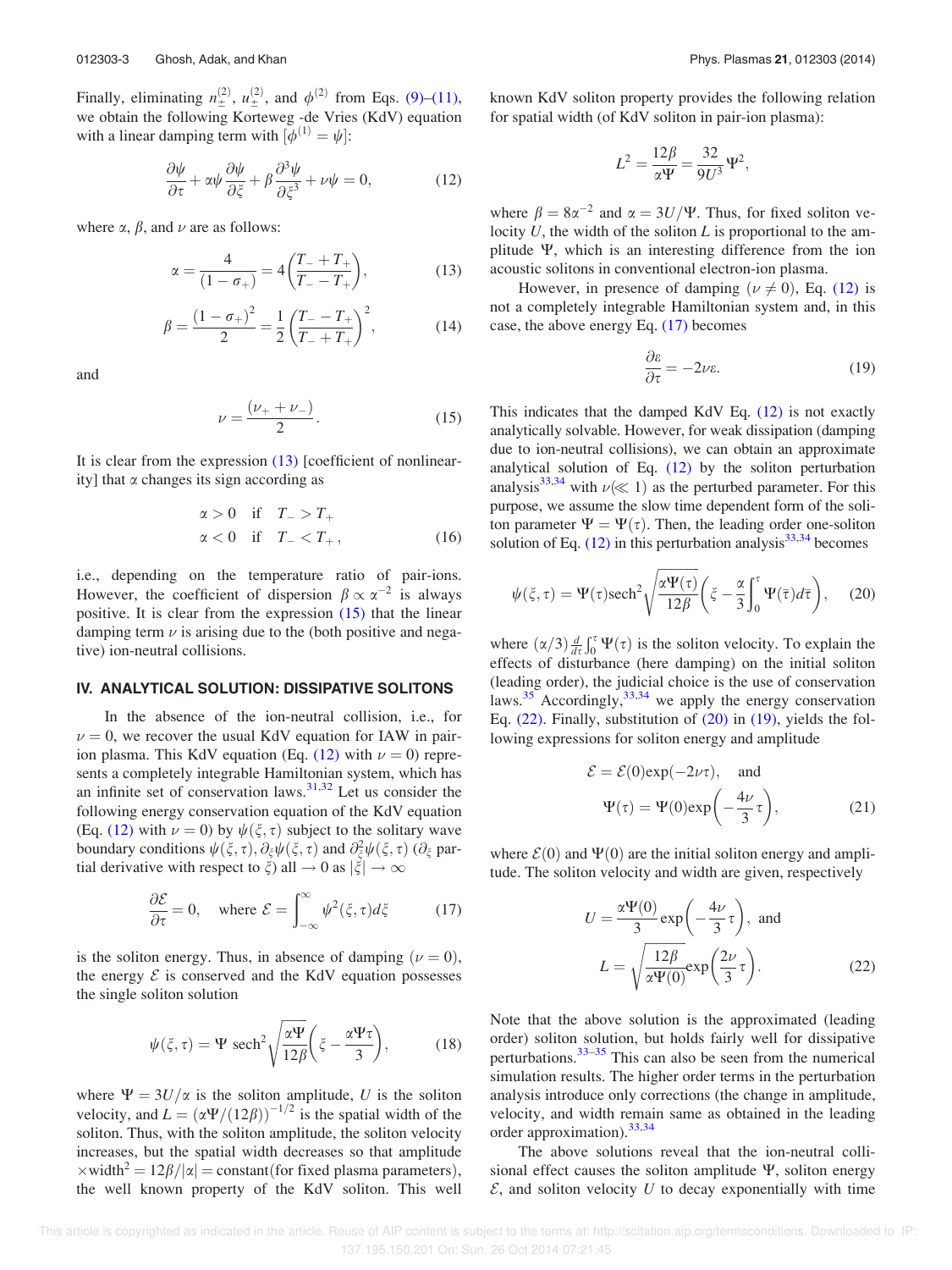$(τ)$  according as Eq. (21) and (22), whereas the soliton width L increases with time according as  $(22)$ . But, the product of the amplitude and the square of the width remains constant [amplitude  $\times$  width<sup>2</sup> = 12 $\beta/\alpha$ ]. Also, the solutions show that the damped soliton moves with a gradually diminishing velocity. As a result, it will propagate only a finite distance  $L_{damp} = \Psi(0)/4\nu$  before it dies out  $(\tau \to \infty)$ . Thus, the solutions are weakly dissipative in nature.<sup>36,37</sup>

Several features of physical interest arise depending on the values of the coefficients  $\alpha$  and  $\beta$  of the KdV Eq. (12). It is evident from Eq.  $(18)$  (or  $(20)$ ) that for a solitary wave, we must have

$$
\frac{\alpha}{\beta}\Psi>0.
$$

This condition has the following consequences:

$$
\alpha \gtrless 0 \Rightarrow \Psi \gtrless 0 \Rightarrow n_{\pm}^{(1)} > 0,\tag{23}
$$

where  $\beta (\propto \alpha^{-2})$  is always positive [Eq. (14)] and  $n_{\pm}^{(1)} = \alpha \phi^{(1)}/4$  [Eq. (7)]. Then, according to the condition (16), for  $T_{-} > T_{+}$ , the positive potential ion acoustic solitons exist, whereas in the opposite case  $T_{-} < T_{+}$ , the negative potential ion acoustic solitons exist. However, in both the cases, the solitons are compressive  $(n^{(1)}_{\pm} > 0)$  in nature. All these features can also be seen from the numerical simulation. Thus, IAWs in pair-ion plasma possess both positive and negative potential solitons, unlike in electron-ion plasma. This indicates the possibility of double-layer structures in pair-ion plasma. Also note that when  $T_+ = T_-$ ,  $\beta = 0$ , and  $\alpha = \infty$  so that no soliton solution exists and, therefore, in this situation RPT is not applicable.

#### V. NUMERICAL SIMULATION

We are interested to find the solution of Eq.  $(12)$  with its full generality. We have already seen in Sec. IV that in presence of dissipation ( $\nu \neq 0$ ), Eq. (12) is not an exactly integrable Hamiltonian system. Therefore, to investigate the effect of ion-neutral collision on weakly nonlinear IAWs in pair-ion plasmas, we solve the nonlinear damped KdV Eq. (12) numerically with the help of MATHEMATICA based finite difference scheme. The numerical computations are carried out for the representative parameters of the pairion (fullerene) plasma experiment.<sup>16–19</sup> The plasma parameters used in the computations are:  $n_0 = (1 - 2) \times 10^7 \text{ cm}^{-3}$ and  $T_{\pm} = (0.3 - 0.5) \text{eV}$ .

In absence of collision ( $\nu = 0$ ), the KdV Eq. (12) possesses a single soliton solution. Therefore, for the timedependent numerical simulation, we use the single soliton solution as the initial waveform:  $\psi(\xi, 0) = (3U/\alpha)$ sech<sup>2</sup>  $(\sqrt{U/4\beta}\xi), \xi \in [-L, L],$  where  $U = \alpha \Psi(0)/3$  is the soliton velocity and  $L$  is the spatial length. The boundary conditions are:  $\psi(\pm L, \tau) = (3U/\alpha)\text{sech}^2(\pm \sqrt{U/4\beta}L)$  and  $\psi_{\xi}(-L, \tau)$  $= 0 = \psi_{\xi}(L, \tau)$ . To obtain adequate results for the computation, we take  $L = 15$  and  $U = 1$ . At first, we solve the KdV equation  $[(12)$  with  $\nu = 0$  for different ion temperature ratios which are plotted in Fig. 1. The left figure shows the solitary wave with positive potential, whereas the right figure shows the solitary wave with negative potential. This indicates the possibility of the existence of potential doublelayer structures in pair-ion plasma.

Also the comparative study between the curves in Fig. 1 shows that for fixed soliton velocity  $U = 1$ , the space scale becomes narrower with the decrease of the amplitude. This confirms the analytical result that for fixed soliton velocity, width is proportional to the amplitude.

Then, we introduce the effect of ion-neutral collision in our numerical simulation. For adequate result, we take  $\nu = 0.1$ . The results of the time-dependent numerical simulation are plotted in Fig. 2, which confirms the existence of weakly dissipative soliton structures in pair-ion plasmas. The potential profiles at different times in these figures show that with the increase of the time, the soliton amplitude and velocity decrease, but the width of the soliton increases, which preserves the well-known soliton property (amplitude  $\times$  width<sup>2</sup> = constant). The contour of the potential picks in these figures clearly demonstrates the exponential decay nature of the amplitudes. Thus, the timedependent numerical simulation exhibits the same nature of the weakly dissipative solitons as predicted by the analytical timedependent analysis.

The time-evolutions of the ion density are plotted in Fig. 3. These figures clearly show the compressive nature of the solitons. Also the solitons are weakly dissipative in nature due to the presence of ion-neutral collisions.



FIG. 1. Numerical solution of Eq. (12) in absence of ion-neutral collision ( $\nu = 0$ ). The initial condition is  $\psi(\xi, 0) = (3U/\alpha)\text{sech}^2[\sqrt{U/4\beta}\xi]$ . The nonlinear wave velocity  $U = 1$ . The left figure is for  $T_{-} > T_{+}$ . The curves in left figure are: (a)  $T_{+}/T_{-} = 0.1$ , (b)  $T_{+}/T_{-} = 0.4$ , and (c)  $T_{+}/T_{-} = 0.6$ . The right figure is for  $T_{-} < T_{+}$ . The curves in right figure are: (a)  $T_{+}/T_{-} = 10$ , (b)  $T_{+}/T_{-} = 2.5$ , and (c)  $T_{+}/T_{-} = 1.7$ . These figures show the existence of both positive and negative potential ion acoustic solitons.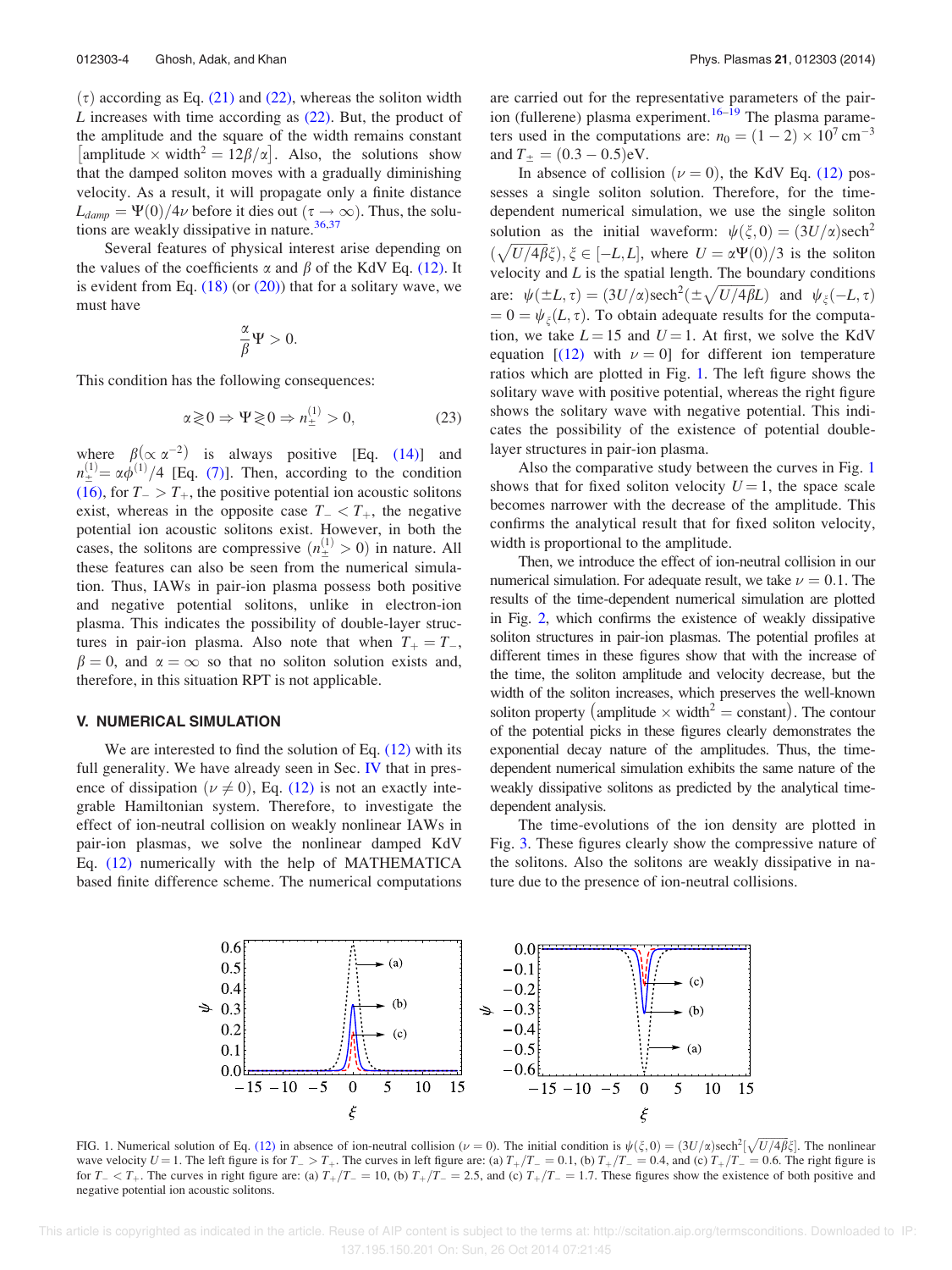

FIG. 3. Time-evaluation of ion acoustic solitons. The numerical solution of Eq. (12) with initial condition as in Fig. 1. The left figure is drawn without collision. The curves in left figure are: (a)  $T_{+}/T_{-} = 0.1$  and (b)  $T_{+}/T_{-} = 2.5$ . The right figure is drawn with collision for parameters  $T_{+}/T_{-} = 0.4$  and  $\nu = 0.1$ . In both the figures, soliton velocity  $U = 1$ . The left figure shows the compressive nature of the solitons, whereas, the figure shows the weakly dissipative natures of the compressive solitons due to the collision.

#### VI. CONCLUSIONS

In this paper, we investigate the nonlinear localized structures of IAWs in fullerene pair-ion plasma with equal mass but different temperatures incorporating the ionneutral collision under the assumption that the collision frequency is much smaller than the plasma frequency. The nonlinear wave is governed by a damped KdV equation [Eq. (12)]. The analytical solution and numerical simulation predict the formation of weakly dissipative solitons. For ion acoustic solitons in pair-ion plasma, present investigations yield the following interesting differences from the conventional electron-ion plasma:

- (i) Both positive and negative potential ion acoustic solitons are found to exist.
- (ii) The width of the soliton is proportional to the amplitude of the wave for fixed soliton velocity.

In case of equal ion temperature  $T = T_+ \approx T_+$ , the phase speed of IAW  $[V_{Ph} = (\gamma T/m)^{1/2}]$  is very close to the ion thermal speed  $[V_{Th} = (T/m)^{1/2}]$  and, therefore, the collective processes in such pair-ion plasma are expected to suffer very strong damping. $38$  Moreover, in this case  $(T_+ \approx T_-)$ , the coefficient of nonlinearity  $\alpha$  becomes infinitely large and coefficient of dispersion  $\beta$  becomes vanishingly small [Eqs. (13) and (14)]. Therefore, the RPT in not applicable to study the small but finite amplitude nonlinear electrostatic modes in pair-ion plasma, instead one has to apply the technique of Ref. 8. The investigation of collective phenomena in pair-ion plasma is extremely important from a diagnostic point of view $16,18$  and thus the findings of the present investigation can be used in diagnosing the fullerene pair-ion plasma. Also the existence of the positive and negative potential solitons predicts the potential double-layer structures in pair-ion plasma. Therefore, we suggest the future experiments should consider the possibility of observing ion acoustic solitons in pair-ion plasmas, similar to what has been done in the experiment $39$  for the investigation of the dynamical evolution of plasma structures (double-layer induced solitary pulses) due to local production of massive ions.

Finally, we remark that for simplicity, we have considered only about the existence of the single soliton solutions. However, depending on the strength of the initial perturbation, multi-solitons can also be observed. According to the qualitative approach of Kadomtsev, $40$  for the present physical problem in absence of damping, one can estimate the number of solitons by introducing the parameter  $P$  defined by

$$
P = \frac{\alpha L^2}{12\beta} \Psi,
$$

where  $\Psi$  and L are the amplitude of the perturbation and spatial scale of the perturbation (spatial width of the soliton). Note that  $P = 1$  for a single soliton (as for single soliton  $L^2 = 12\beta/(\alpha \Psi)$ , but, if  $P < 1$ , no more than single soliton can be generated, whereas if  $P \gg 1$ , one can generate multisolitons and the estimated number of soliton is  $N_{sol} \sim \sqrt{P}$ .

<sup>&</sup>lt;sup>1</sup>G. Gibson, W. C. Jordan, and E. J. Lauer, *Phys. Rev. Lett.* 5, 141 (1960).

 ${}^{2}$ C. M. Surko, M. Leventhal, and A. Passner, *Phys. Rev. Lett.* 62, 901 (1989).

 ${}^{3}$ R. G. Greaves and C. M. Surko, *Phys. Rev. Lett.* **75**, 3846 (1995); **85**, 1883 (2000).

<sup>&</sup>lt;sup>4</sup>E. P. Liang, S. C. Wilks, and M. Tabak, *Phys. Rev. Lett.* **81**, 4887 (1998).

 ${}^{5}$ M. Amoretti et al., Phys. Rev. Lett. 91, 055001 (2003).

<sup>&</sup>lt;sup>6</sup>U. A. Mofiz, *Phys. Rev. A* **40**, 2203 (1989).